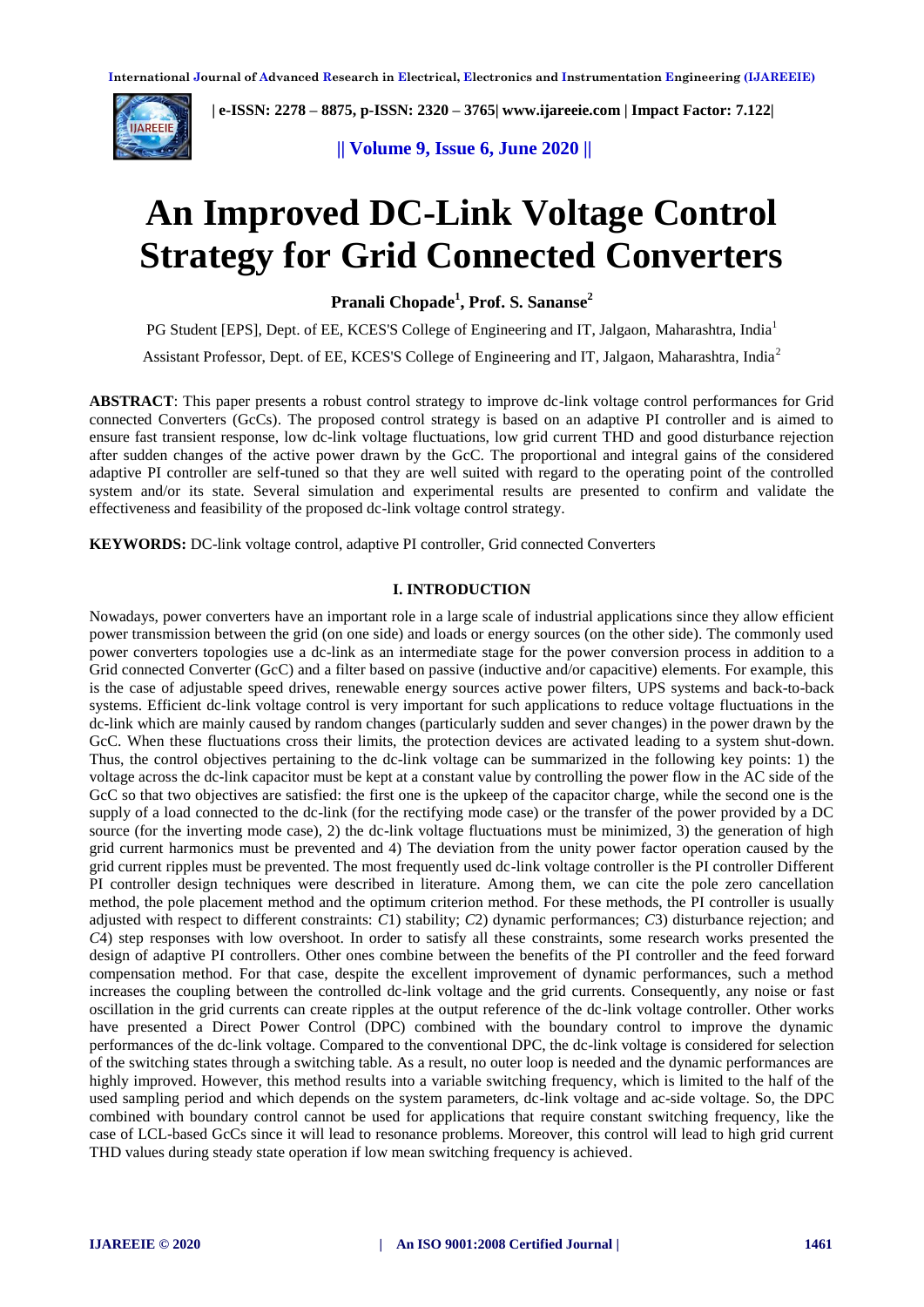

# **| e-ISSN: 2278 – 8875, p-ISSN: 2320 – 3765[| www.ijareeie.com](http://www.ijareeie.com/) | Impact Factor: 7.122|**

### **|| Volume 9, Issue 6, June 2020 ||**



#### **II.SYSTEM MODEL AND ASSUMPTIONS**

Fig. 1. (a) Commonly used control structure for Grid-connected Converters (b) Model of the dc-link voltage control system (c) Simplified model of the dc-link voltage control system (d) Equivalent simplified model when *Vdc*\*=0 (e) Equivalent simplified model when *i*=0

This paper proposes an efficient adaptive PI controller for the dc-link voltage control. The adaptive nature of the proposed PI controller guarantees the different control constraints *C*(1..4) mentioned in the previous paragraph in addition to the reduction of grid current THD during steady state operation, which is mainly caused by dc-link voltage controller's output signal. The proportional and integral gains of the considered adaptive PI controller are self-tuned according to the operating point of the controlled system and/or its state (*i*.*e*. transient or steady state). For that, a band around the dc-link voltage reference is defined. When the measured dc-link voltage is outside this band, the PI gains were selected constants so that a very good dynamic is achieved. Otherwise, the PI gains become variable so that the previously mentioned constrains remain still satisfied. Also, an anti-windup process is added in order to prevent large overshoot after step jumps of the dc-link voltage reference. The rest of the paper is organized as follow. Section II presents a simplified modeling, analysis and design of the dc link voltage controller. Then, section III describes the proposed adaptive dc-link voltage controller. Accordingly, section IV shows and discusses the obtained experimental results with the proposed adaptive PI controller. Finally, section V summarizes the main conclusions of this work.

#### **III. SYSTEM DESCRIPTION**

Simulations are done in order to compare the performances of the adaptive PI controller (including the anti-wind-up action) with those of the standard PI controller. The used simulation parameters are depicted on Tab.1 and the obtained simulation results are shown on Fig.3. Fig.3.a compares between simulations results obtained with the standard PI control (for constant PI gains tuned for *ωn*=*ωn*min and *ωn*=*ωnopt*) and those obtained with the proposed adaptive PI control. The natural frequency *ωnopt* is determined so that, when a step jump equal to *I*max is applied to the input current *i*, the resulting *Mp* value is equal to *GdcVdc*\*=10%*Vdc*\*. So, based on equation (9), *ωnopt* is computed as follows

$$
W_{\text{nopt}} = F_5(0.7) \frac{\text{IMax}}{Gdc \, Vdc^*} = \frac{416.88 \, X \, 1.25}{0.1 \times 150} = 34.74 \, \text{rad/s}
$$

It can be noted that the adaptive PI control ensures shorter transient time with lower drop of the dc-link voltage after a step jump (at *t*=0.5s) of the input current *i* equal to *I*max.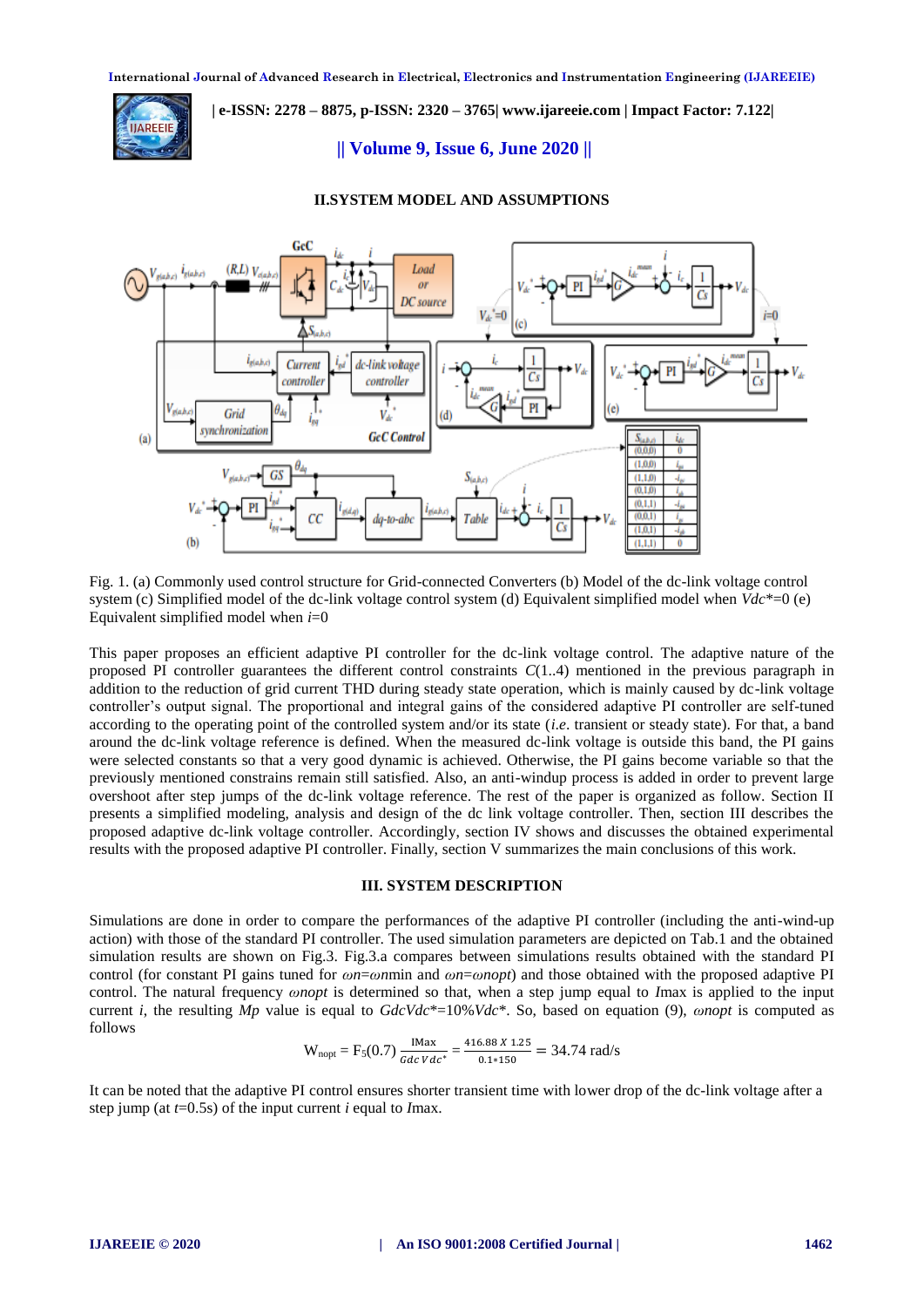

 **| e-ISSN: 2278 – 8875, p-ISSN: 2320 – 3765[| www.ijareeie.com](http://www.ijareeie.com/) | Impact Factor: 7.122|** 

## **|| Volume 9, Issue 6, June 2020 ||**



Fig. 3. Simulation results (*ξ*=0.7, *Vdc init*=100V, *Vdc \**=150, *i*=0 at *t*=0s and *i*=*I*max at *t*=0.5s) (a) Comparison between standard PI control and adaptive PI control (b) waveform of the selected *ωn* value for the adaptive PI controller

TABLE I

| <b>SYSTEM PARAMETERS</b>   |                                             |              |               |
|----------------------------|---------------------------------------------|--------------|---------------|
| <b>Symbol</b>              | <b>Description</b>                          | Value        | Unit          |
| S                          | GcC rated power                             | 20           | <b>KVA</b>    |
| L                          | Industive filter                            | 40           | mH            |
| $\mathbf C$                | Dc-Link Voltage capacitor                   | 1100         | $\mu$ F       |
| $Z_{\text{load}}$          | Load Inpendance                             | 120          | Ω             |
| $I_{\text{max}}$           | Maximum load cureent                        | 1.25         | A             |
| $V_{dc\;intl}$             | De link Voltade initial value               | 100          | V             |
| $\mathbf{V}_{\mathbf{dc}}$ | Dc link voltage Referance value             | 150          | V             |
| $G_{dc}$                   | Ratio of the DC-link voltage band           | 10           | $\frac{0}{0}$ |
| $\lambda$                  | Used coefficient for $\omega_n$ computation |              |               |
| $\omega_{nmax}$            | Maximum natural frequncy                    | $2\pi 22.73$ | rad/s         |
| <i>conopt</i>              | <b>Optimal natural Frequncy</b>             | $2\pi 5.35$  | rad/s         |
| $onmin$                    | Minimal natural Frequncy                    | $2\pi 3.5$   | rad/s         |
| ζ                          | Damping ratio                               | 0.7          |               |
| $K_{c}$                    | Anti-windup coefficient                     | 0.02         |               |
| $T_{\rm s}$                | Sampling period                             | 50           | μs            |

Fig.3.b illustrates the waveform of the selected *ωn* value for the adaptive PI controller. Notice that *ωn* is almost equal to *ωn*min during steady state operation. During transient states it increases considerably and becomes equal to *ωnmax*  when the magnitude of the dc-link voltage error exceeds the band limit (during startup). It should be noted here that the maximum overshoot resulting from a step jump of the input current *I* equal to *I*max at *t*=0.5s is significantly lower for the case of an adaptive PI controller compared to the case of a standard PI controller with constant gains and tuned for *ωn*=*ωnopt*.c Moreover, as the selected *ωn* value used for updating the (*Ǩpdc*, *Ǩpdc*) gains of the adaptive PI controller increases rapidly when the magnitude of the dc-link voltage error increases, the obtained *Mp* value with the adaptive PI controller can be approximated to that obtained for a standard PI controller with constant gains tuned for *ωn*=*ωnmax*.

## **IV. EXPERIMENTAL RESULT**

In order to verify the efficiency of the proposed controller, the prototyping platform presented on Fig. 4 was developed. It includes three parts. The first one is a power part, which is composed of: 1) a three-phase autotransformer used to impose the desired grid voltage peak magnitude; 2) a three-phase inductive filter *L*; 3) a three-phase GcC; 4) a DC-link capacitor *C*; and 5) a resistive load *ZLoad*. The second one is the control part composed of 1) the STM32F4-Discovery digital solution and 2) a Host PC. Note that the used digital solution is based on Cortex-M4-ARM processor, which is associated to a Floating Point Unit (FPU) and have a system clock frequency equal to 168 MHz. Finally, the third part is an interface part that includes:1) a measurement board used to acquire seven analog measurements  $(Vg(a,b,c))$ ,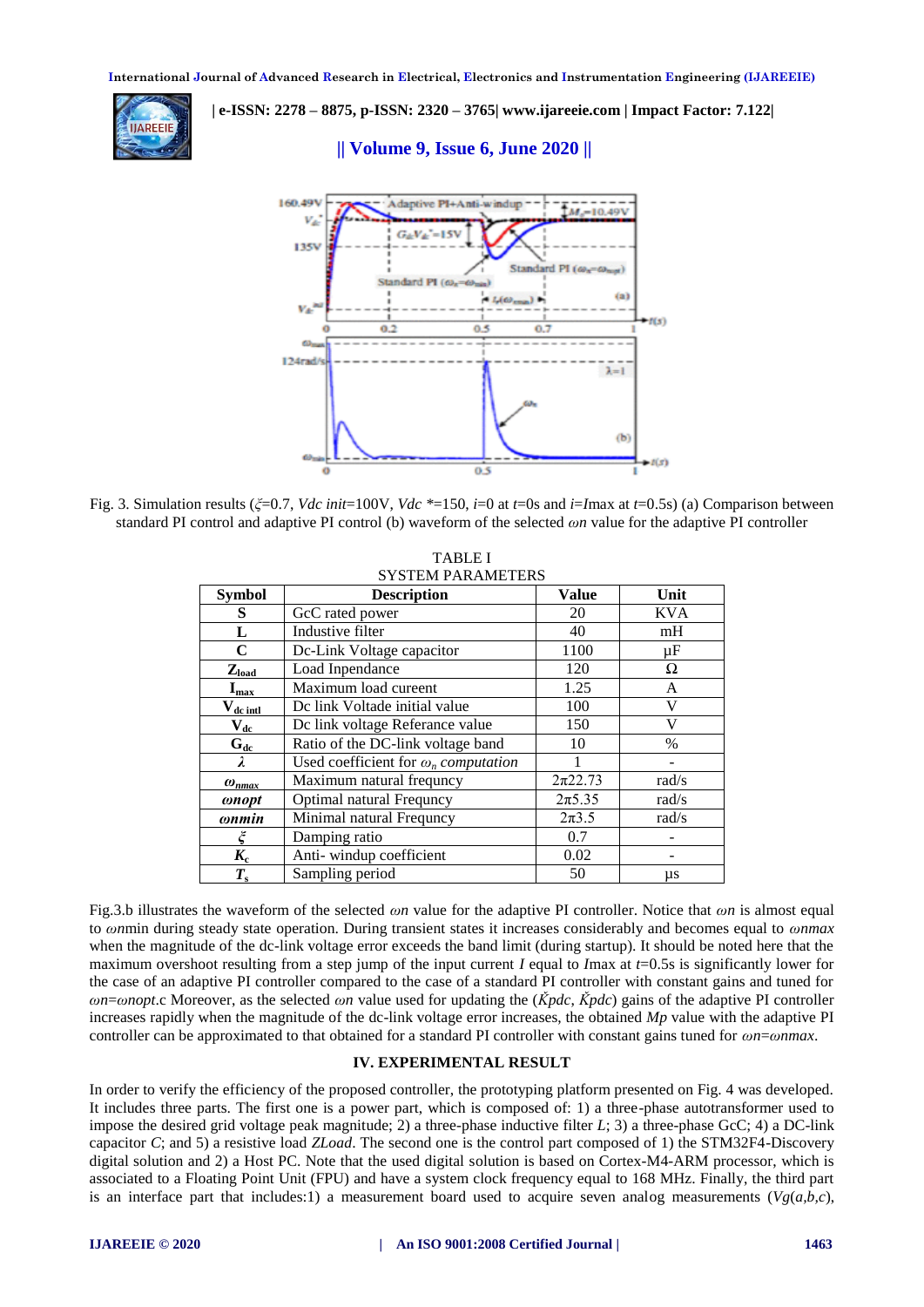**International Journal of Advanced Research in Electrical, Electronics and Instrumentation Engineering (IJAREEIE)** 



 **| e-ISSN: 2278 – 8875, p-ISSN: 2320 – 3765[| www.ijareeie.com](http://www.ijareeie.com/) | Impact Factor: 7.122|** 

# **|| Volume 9, Issue 6, June 2020 ||**

 $i\frac{g}{a,b,c}$  and *Vdc*) and 2) an interface board used to amplify the computed switching signals  $S(a,b,c)$ . The used parameters for the experimental tests are the same as the ones presented in Tab.1.



In order to eliminate noises in the measured dc-link voltage, equation (15) was implemented with a small modification. The selected *ωn*[*k*] value during a *kth* sampling period is computed by replacing |Δ*Vdc*[*k*]| in (15) by |Δ*Vdc*|min[*k*], which is equal to the minimal value of  $(|\Delta \text{Vdc}(i)| = (k - n + 1...k)$  (*n* was set to 5 for efficient elimination of the noises). The experimental tests were done according to the following steps:

**- Step 1**: The GcC switching signals were all tied at a low logical level. For that case, the GcC works as a simple three phase diode bridge rectifier and the capacitor charge was initially set to 100V by acting on the ratio of the autotransformer. Also, the load *Zload* was disconnected.

**- Step 2**: The switching signals *S*(*a,b,c*) were applied to the GcC and a step jump equal to 150V is applied to the dc-link voltage reference *Vdc*\*. The experimental results related to step 1 and 2 are presented in Fig.5.a, Fig.5.b and Fig.5.c. These figures compare between three cases: 1) a standard PI controller tuned for *ωn*=*ωn*min (Fig.5.a), 2) a standard PI controller tuned for *ωn*=*ωnopt* (Fig.5.b) and 3) the proposed controller (Fig.5.c). It can be noted that the proposed controller ensures a dc-link voltage step response with good dynamic performances and without overshoot during the first transient states.

**Step 3**: As explained previously, the proposed method supposes that the input current will not exceed a predefined